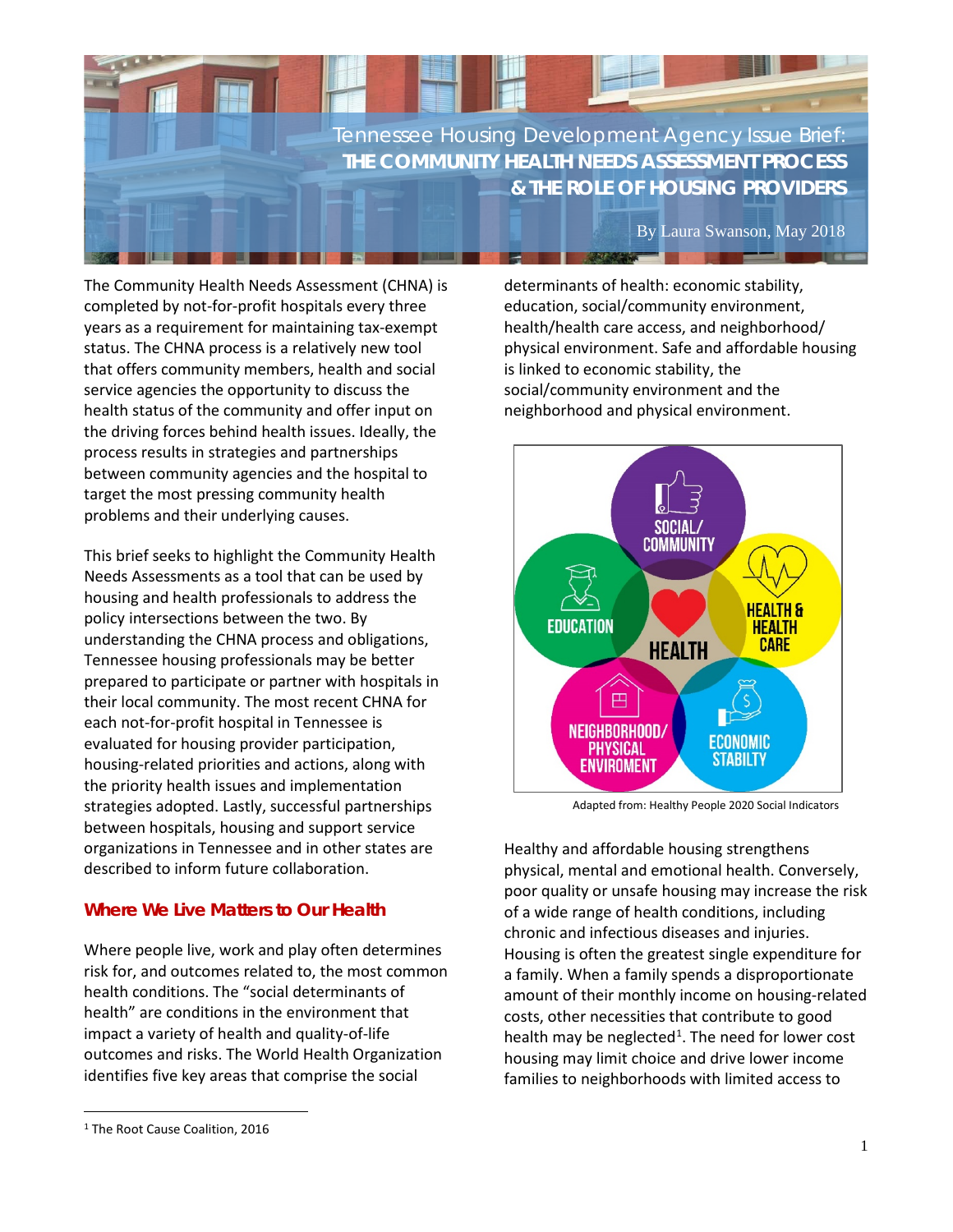healthy food, primary care physicians, exercise and economic opportunities. Lower income families are more likely to live in substandard housing with exposure to environmental hazards (such as lead or mold), $^2$  $^2$  and to live in neighborhoods with concentrated poverty, which in turn experience higher rates of violence or other unsafe conditions<sup>[3](#page-1-1)</sup>.

Research shows that individuals who lack safe or stable housing have worse health outcomes and higher health care costs. Homelessness is a worst case housing need. Persons who are experiencing homelessness and those without stable housing are more likely to be uninsured, hospitalized more frequently, have longer lengths of stay in the hospital, be re-admitted within 30 days and use more high-cost services<sup>[4](#page-1-2)</sup>.

The Robert Wood Johnson Foundation focuses on building healthy communities and has explored the relationship between the social determinants, including housing, and health outcomes in a series of publications. The image below (reprinted with permission) illustrates the inter-related or layered manner that different housing factors have on health outcomes. Different types of housing issues or problems influence and build upon one another (and other social determinants) and may impact an individual's health individually or collectively.



Reprinted with Permission, Robert Wood Johnson Foundation<sup>[5](#page-1-3)</sup>

<span id="page-1-0"></span>2Maqbool, Viveiros & Aulth, 2015

## **The Community Health Needs Assessment Process & Requirements**

In 2010, the Affordable Care Act (ACA) began requiring not-for-profit hospitals to conduct a CHNA to determine the highest priority community health needs and report on their community benefit activities<sup>[6](#page-1-0)</sup>. The purpose of a CHNA is to evaluate the health status of the population, identify areas for health improvement, determine factors that contribute to health issues, and identify resources that are available in the community to address the health needs of the population.

The Internal Revenue Service (IRS) issues guidance to hospitals on conducting a CHNA, but there is variation in how the process is conducted by each individual hospital and in the structure of the reports<sup>[7](#page-1-2)</sup>. Generally, hospitals are required to complete an assessment every three years, and develop an implementation strategy that addresses the community health needs identified.

Hospitals are required to seek input from persons representing the broad interests of the community, including at least one state, local or regional public health department; members of the medically underserved, low-income and minority populations in the community or individuals serving or representing the interests of that population.

Data on demographic and key health indicators for the defined community is gathered early in the process from reputable national and government sources, [8](#page-1-4) along with surveys and other primary data from the community and key stakeholders. Public health departments complete Community Health Assessments routinely as part of their accreditation, and these assessments often inform or are incorporated into hospital CHNAs.

<span id="page-1-1"></span><sup>3</sup> HUD PDR, 2016

<span id="page-1-2"></span><sup>4</sup> Health Research & Educational Trust, 2017

<span id="page-1-4"></span><span id="page-1-3"></span><sup>&</sup>lt;sup>5</sup>The Robert Wood Johnson foundation has published a series of informative issue briefs on the social determinants of health, including the May 1, 2011 brief where this image appears. Go to: *https://www.rwjf.org/en/our-focus-areas/topics/socialdeterminants-of-health.html*

 $6$  Public Law 111-148, in part, established the federal requirements under Internal Revenue Code Section 501(r).  $7$  The requirements are detailed in Appendix 1.1, IRS Notice 2011-52 (http://www.irs.gov/pub/irs-drop/n-2011-52.pdf). <sup>8</sup> Common data sources include: Healthy People 2020, U.S. Census Bureau, University of Wisconsin Population Health Institute, the Robert Wood Johnson Foundation, CDC's Behavioral Risk Factor Surveillance Survey, and America's Health Rankings (State and County)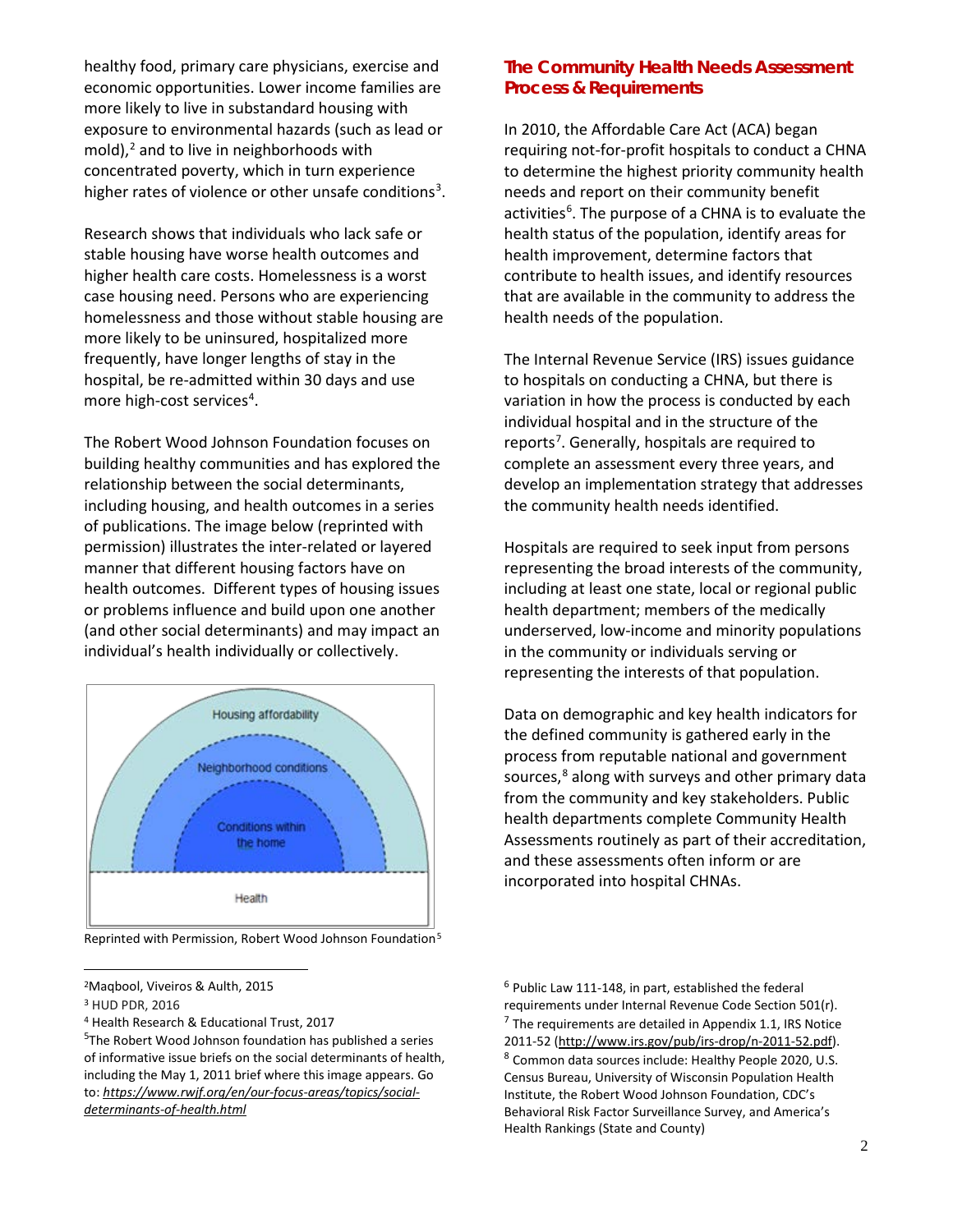Once data is collected and analyzed, key community health priorities are identified. Often focus or advisory groups are held where data is shared with key community stakeholders, who in turn work with hospital officials to identify key community health priorities. The last step in the process is developing an Implementation Strategy or Community Health Improvement Plan (CHIP) to outline actions that will be taken to address the community health priorities selected. Once completed, the assessment and implementation strategy must be made widely available to the public (most are posted on the hospital website).

#### *Key Steps in the CHNA Process*

- 1. Identify & Engage Stakeholders
- 2. Define the "Community"
- 3. Collect & Analyze Data
- 4. Select Priority Community Health Issues
- 5. Finalize & Disseminate Assessment
- 6. Create Improvement/Implementation **Strategies**

# **Tennessee Hospitals, Community Health Needs Assessments & Housing Issues**

Most not-for-profit hospitals, including those in Tennessee, have completed at least two needs assessments since the requirement was passed in 2010. The most recent CHNA available for each notfor-profit hospital in Tennessee was reviewed for purposes of this brief. In total, 53 CHNAs were reviewed.

The Tennessee hospital CHNAs varied considerably in structure and methods across the hospital organizations and made comparison difficult at times. Some CHNAs cover a regional area where more than one hospital is in the hospital network, while others cover a single hospital (even when that hospital was part of a larger network or alliance). Where a CHNA covered more than one hospital within a network, often individual Implementation Strategy or Community Health Improvement Plans (CHIPs) were developed for each hospital within the

larger network. Some hospitals include their Implementation Strategy within the CHNA, and/or include outcomes from prior implementation strategies in the CHNA. Data sources and methods vary in the reports, but typically include at least a partial statistical review of community demographics and key health indicators, including those related to the social determinants of health.

Housing-related issues (safe, affordable housing, homelessness and poor housing conditions) were most commonly included in the Tennessee CHNAs as part of the data analysis for physical or environmental health factors (census data for pre-1950 housing & severe housing problems). However, even where data showed a significant rate of severe housing problems, housing problems were rarely linked to health outcomes, priorities or implementation strategies. Some of the CHNAs list housing authority health fairs or local housing programs as a community resource.

About half of the Tennessee CHNAs included a survey of the general community or patients<sup>[9](#page-2-0)</sup>. Affordable housing, homelessness and/or housing quality was included as an important health determinant by the general community feedback (through public or patient surveys) in nine of the 53 CHNAs. Most of the CHNAs, even those that did not include general community feedback, involved key community stakeholder feedback on critical community health problems and their driving forces. In the majority of the CHNAs, the health priorities eventually adopted by the hospital reflected the health issues prioritized by key community stakeholders or focus/advisory groups.

Housing-related issues were not frequently included in key community stakeholder (including focus and advisory group) discussion or feedback. This may relate to the relatively low participation rate of housing organizations. Only eight of the CHNAs specifically list organizations with a housing mission (e.g. Public Housing Authorities, non-profit housing agencies, supportive housing organizations, etc.) as a participant in their community feedback (three in West Tennessee, two in East and two in Middle)<sup>[10](#page-2-0)</sup>.

<span id="page-2-0"></span><sup>&</sup>lt;sup>9</sup> Survey content was not always included in the CHNA. It is unclear in some cases whether housing related issues or questions were included in potential survey responses.

<sup>&</sup>lt;sup>10</sup> Most of the CHNAs included a list of the individuals or organizations that participated in community feedback. However, in some cases, the participants or their professional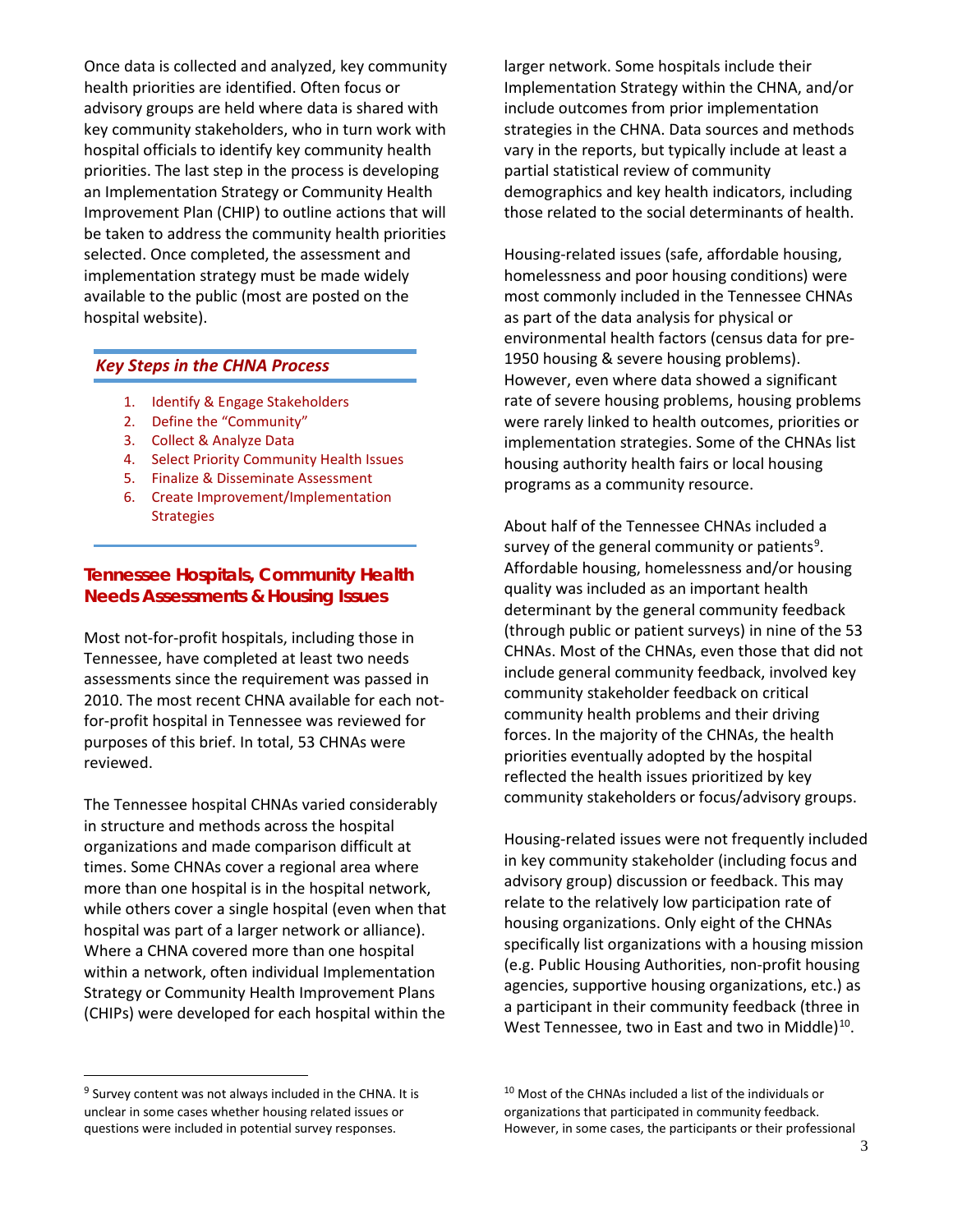Typically, hospitals weighed several factors when deciding whether to adopt a specific health priority or develop an implementation strategy around a health issue, such as: (1) Can the hospital adequately impact the health need? (2) Does the health need align with the facility's strengths or mission? (3) Is the identified need likely to be addressed through initiatives intended to impact other, prioritized community health needs (e.g., addressing physical inactivity and poor nutrition as a means to impacting obesity)? Often, hospitals selected to focus on health priorities where existing programs, resources, and expertise were available to address the issue or where the hospital was aware of an existing opportunity to partner with another organization or agency in the community.

# *Priority Health Issues in Tennessee CHNAs by Frequency*

- 1. Substance Abuse, inc. Neonatal Abstinence Syndrome
- 2. Access to/ Affordability of Care/Prescriptions
- 3. Obesity
- 4. Mental, Emotional, Behavioral Health
- 5. Smoking/ Tobacco Use
- 6. Cancer

 $\overline{\phantom{a}}$ 

- 7. Diabetes
- 8. Inactivity/Access to Safe Exercise Spaces
- 9. Heart Conditions/Cardiovascular Disease
- 10. Nutrition/Access to Healthy Food
- 11. Wellness, Education, Prevention
- 12. Chronic Disease Management, Prevention

## **Housing as a Need & as a Solution**

Housing-related issues were included as an overall health priority by only a few hospital organizations. One, Vanderbilt University Medical Center, which serves Nashville-Davidson County and several other counties in Middle Tennessee, included affordable housing in their broader health priority, "social determinants of health," for Davidson and Rutherford Counties. A "street medicine program" is included as an implementation strategy in Davidson County, where the hospital partners with several local non-profits to provide psychiatric

outreach and basic medical care, along with some social services for persons experiencing homelessness. The program employs a full-time "homeless navigator" to assist individuals with housing. As of early 2018, 29 individuals had been assisted with disability benefits and housing.

In the CHI Memorial Hospital of Chattanooga CHNA, the community stakeholder focus group identified the lack of affordable housing as one of the greatest barriers to improving health in the next three years (along with lack of access to healthcare and medications). However, housing-related issues were not directly included as a health priority. The need for affordable senior living facilities was connected to the priority, "aging/senior care," and housing/ neighborhood was linked less specifically to the "crime & violence prevention" priority. In the Implementation Plan, the hospital does not include strategies that specifically involve housing solutions.

Pathways, a behavioral hospital associated with the Jackson/Madison Memorial network of hospitals, identified the need for safe, affordable housing for homeless persons with mental or behavioral health diseases (though housing was not selected as a priority). "Safe, affordable housing for individuals or families with mental illness, or co-occurring disorders" was listed in all of the Jackson/Madison Memorial network hospital CHNAs as a potential implementation strategy. The priority was specifically discussed in the Pathways CHNA where a list of available housing options was included, and a notation was made that Pathways is able to offer limited housing options.

Most Tennessee CHNAs that include links between housing and health consider the direct relationship between the physical condition of the home or the neighborhood. A few also consider the relationship between mental health issues and access to safe or affordable housing. See graph below.

role were unclear; thus, housing organization participation may be underreported.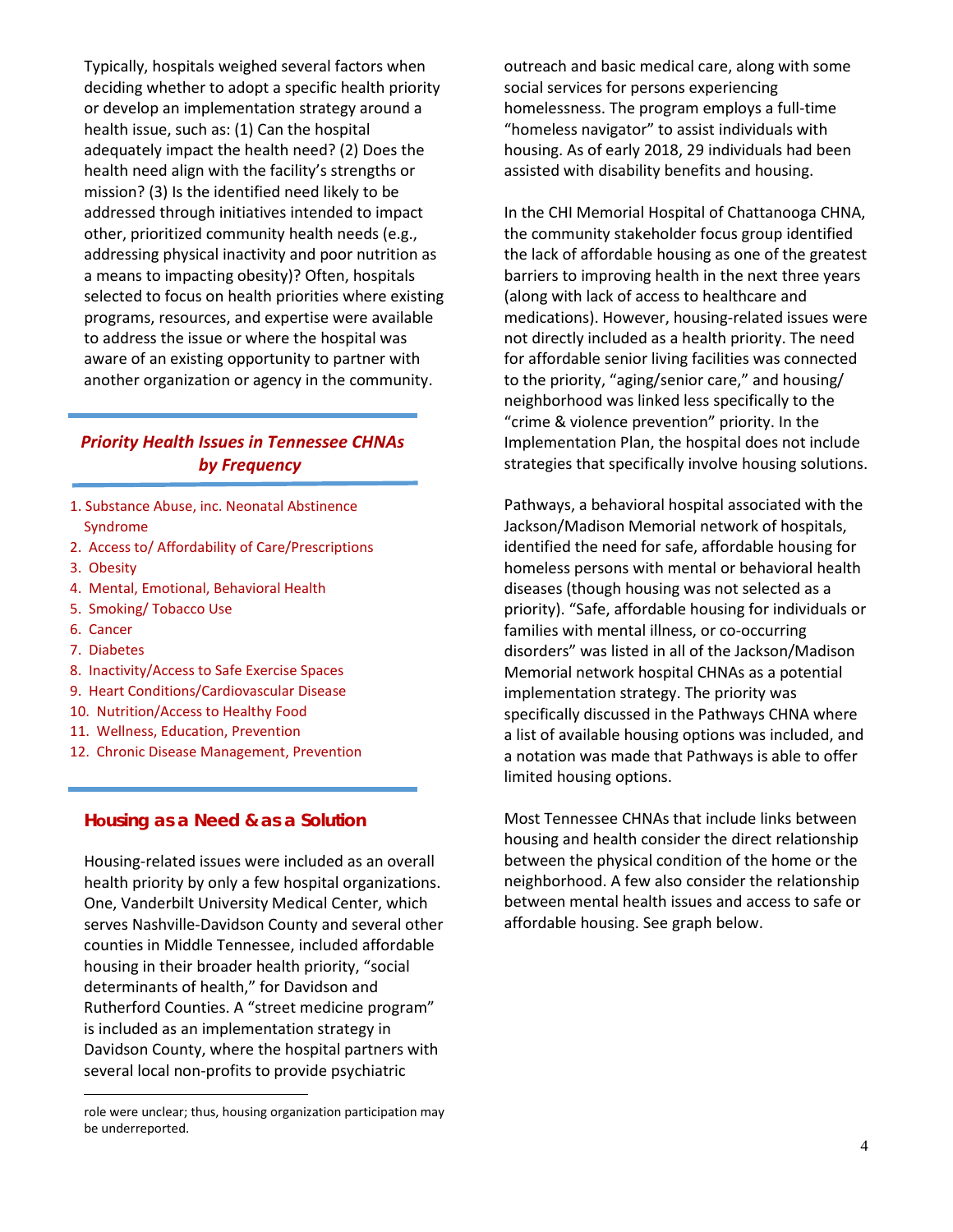

Health initiatives in local communities throughout the state, including those resulting from the CHNA process, may benefit from greater consideration of both the direct and indirect links between housing related issues and health. As an example, the American Diabetes Association recently found that 70 percent of U.S. health costs are related to "obesity-associated chronic diseases $^{11}$ ." These diseases are linked to inactivity and poverty, which are impacted by both the affordability of housing and neighborhood conditions, such as access to healthy food or safe spaces to exercise.

# **Hospitals/Health Care Organizations Partnering to Create Safe, Affordable Housing Opportunities**

The recognition that improving housing opportunity and/or quality may lead to improved health has led some hospitals and managed care organizations to fund or partner with housing or social service organizations to provide housing interventions as a way of treating patients by improving their social and physical environment. The vast majority of these hospitals include housing in a meaningful way in their CHNA discussion or identify housing related issues as a health priority. Some notable examples of different types of housing and health collaboration are described below.

Many of the efforts show significant reductions in emergency room visits, hospitalizations and other health care costs. The net savings (reduction in costs considering the funds spent on housing efforts) are not always explicit. Often, however, the goal of a housing-related health strategy is not just cost savings for the hospital but improvements in a patient's or the community's quality of life and health care experience.

### *Housing First- Supportive Housing Programs*

The University of Illinois Hospital & Health Sciences System (UIH) in Chicago partnered with the Chicago Housing for Health Program (CHHP) and initially committed \$250,000 to a pilot called Better Health through Housing (BHTH) designed to serve homeless patients identified as "super-utilizers" of the hospital system.

- UIH partners with CHHP to place eligible patients into temporary or permanent housing based on availability. Housing is paid through an existing HUD grant.
- UIH partners with local social service agencies for case management and contributes \$1,000 per month for each eligible patient to receive support services.
- The program was continued after its first demonstration year, assisting 41 people so far.
	- o UIH reports a 60 percent decrease in inpatient hospital stays and a 62 percent decrease in emergency visits among participants in the program<sup>12</sup>.
	- o On average, health care costs for participants decreased by 18 percent each month $^{13}$ .

Due to the success of the UIH program, other hospitals in the Chicago area, including Swedish Covenant, Rush Hospital and Cook County Hospital Systems, are replicating UIH's program or partnering with social service organizations to link chronically homeless and medically vulnerable patients to housing and support services.

In Atlanta, the United Way has partnered with Grady Hospital and supportive housing organizations to administer the Hospital to Home Program. The program's goal is a reduction in the excess use of hospital emergency services through

<span id="page-4-0"></span> <sup>11</sup>Levine, November 2011

<span id="page-4-1"></span><sup>12</sup> Center for Housing & Health Program website, March 2018

<sup>13</sup> Peters, Adele, January 29, 2018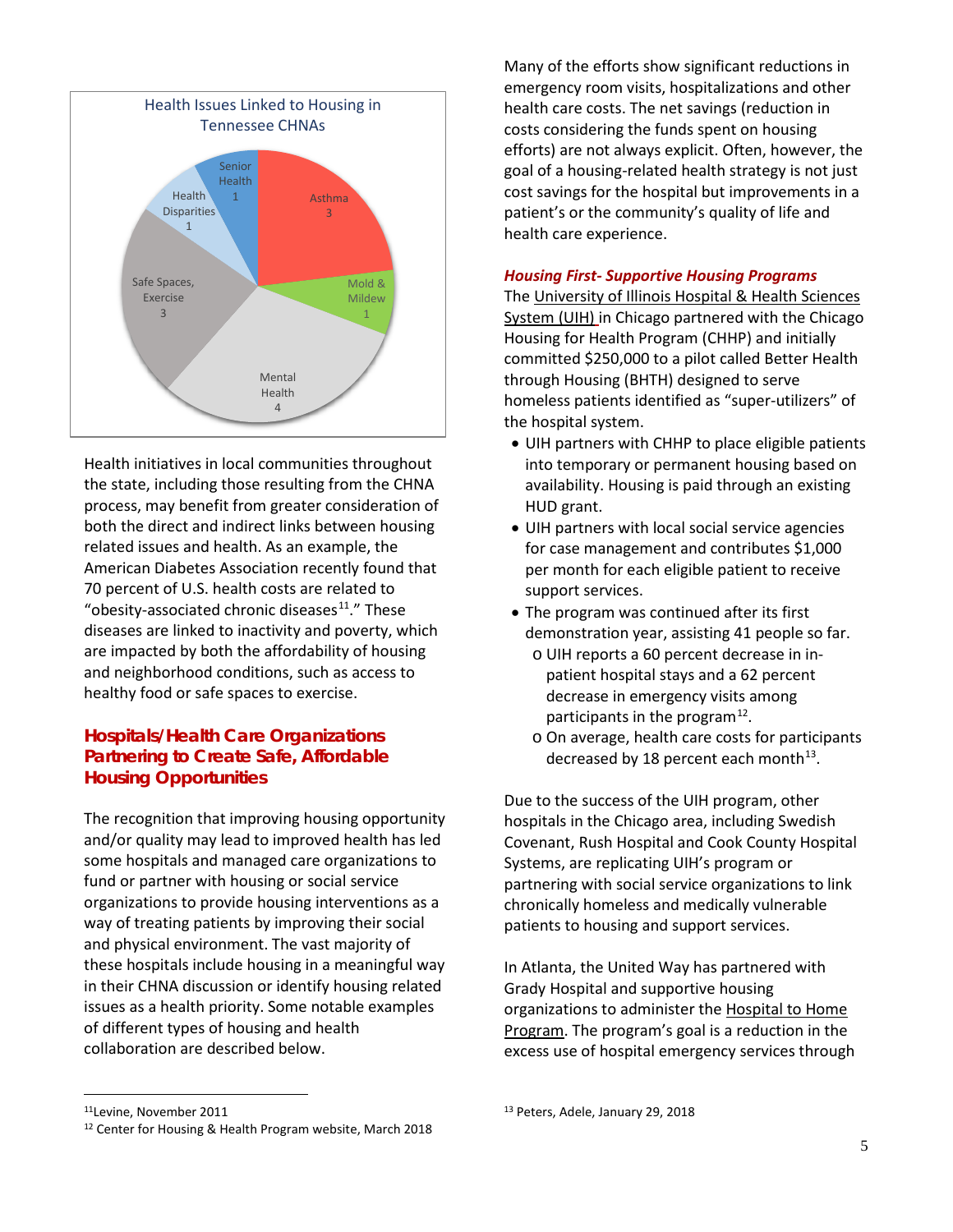long-term housing and medical stability. The program targets persons experiencing homelessness who also frequent emergency rooms for health conditions that could be managed through primary care. Hospital-to-Home permanently housed over 350 individuals in 2017. After approximately six months in the program, a study of participants showed an 82 percent reduction in emergency visits, resulting in a potential cost savings of over \$2.5 million<sup>14</sup>.

Florida Hospital of Orlando began targeting homelessness in central Florida in 2014 by committing \$6 million over three years. The hospital's commitment was augmented by the City of Orlando (\$4 million) and Orange County (\$13.5 million) over the same three-year period.

- The city partnered with the Corporation for Supportive Housing (CSH), a national non-profit organization, to identify high users of emergency rooms and other high cost public services.
- A local non-profit also donated property to the Florida Hospital. The hospital in turn leased the property to Ability Housing for \$1 per year, using Orange County funding to redevelop it into permanent housing (and potentially some transitional care units) for homeless patients discharged from Florida Hospital $15$ .
- The hospital estimated cost savings of \$2.5 million related to just six high-utilizing individuals that were placed in housing $16$ .

Housing affordability and/or homelessness was determined to be a significant concern or priority issue in Florida Hospital of Orlando's 2013 and 2016 CHNA. However, because of the previous \$6 million investment in housing, the most recent CHNA taskforce did not select homelessness as a priority issue in their implementation strategies. The lack of affordable housing was not chosen because it was determined the hospital did not have the resources to effectively meet this need.

## *Affordable Housing Development or Rehabilitation* UnitedHealthcare focuses on serving the Medicaid eligible (including dual Medicaid/Medicare)

population in 26 states, including Tennessee. Through its Affordable Housing Investment Program $17$ , the organization has helped finance the creation of more than 2,700 units of affordable housing in Tennessee and 13 other states since 2011 through the dedication of more than \$350 million of equity. UnitedHealthcare works with affordable housing investment partners and accesses Low Income Housing Tax Credits (LIHTC) to ensure affordability. Many of the properties created serve persons experiencing homelessness and those with mental illness and offer support services through partnerships with local agencies. Some of the properties are further targeted to special populations, such as seniors or veterans. In Tennessee, UnitedHealthcare provided \$7.7 million in Low-Income Housing Tax Credit (LIHTC) equity in partnership with U.S. Bank, who provided a construction loan and first mortgage, for an 80 unit property targeted to residents 55 and older in Clarksville.

Cincinnati Children's Hospital has invested more than \$10 million since 2014 in the Avondale neighborhood, which is the impoverished neighborhood where the hospital is located, in partnership with Avondale Community Council, Avondale Comprehensive Development Corp and other developers. The Avondale Home Improvement Program (AHIP) helps to improve the health and safety of neighborhood families and children by rehabilitating and preserving their homes. Families may apply for up to \$35,000 in interest-free, forgivable loans, with no payments required for five years. The loan is fully forgiven if the family stays in the home for five years. The hospital is also investing \$1.5 million in grants to non-profits working in the neighborhood over five years to improve child and community health, along with workforce development $18$ . Both the Avondale Comprehensive Development Corp and the Avondale Community Council participated in the most recent hospital CHNA.

Bon Secours Health System in Baltimore was one of the earlier investors in affordable housing. Starting

<span id="page-5-0"></span> <sup>14</sup> See the United Way website at: https://www.unitedway atlanta.org/ program/hospital-to-home/. United Way Atlanta staff also provided information.

<span id="page-5-3"></span><span id="page-5-1"></span><sup>&</sup>lt;sup>15</sup> Butcher, February 13, 2017

<span id="page-5-2"></span><sup>16</sup> Butcher, January 5, 2017

<sup>17</sup> Visit UnitedHealth Group website: [http://www.united](http://www.united/) healthgroup.com, along with Urban Institute, July 2017. 18Cincinnati Children's Hospital 2016 Community Benefit Report (https://www.cincinnatichildrens.org) and Cincinnati Business Courier, May 12, 2016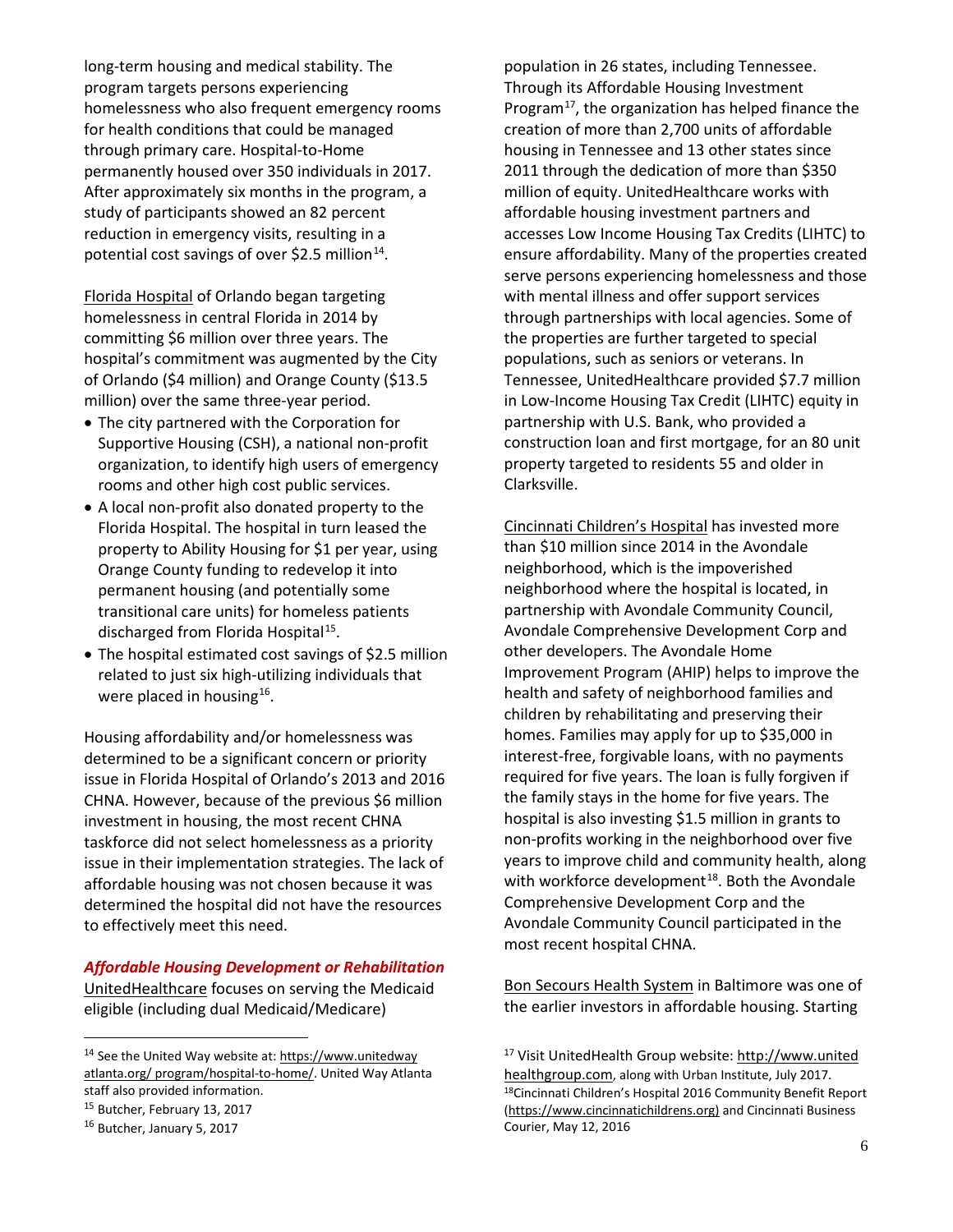more than thirty years ago, the hospital began purchasing vacant lots and building affordable units, as well as rehabilitating existing properties to improve the overall health and quality of the neighborhood where the hospital is located. The hospital system now owns 720 units of affordable housing and serves as an anchor institution for community development. Housing has become part of the hospital system's mission.<sup>[19](#page-6-0)</sup> Bon Secours' most recent CHNA includes a goal associated with building a healthy economy to "support the creation and preservation of affordable housing opportunities for families, seniors and special populations through the development of additional affordable housing units $20"$  $20"$ .

### *Healthy Homes Initiatives*

The problems caused by poor housing conditions are often preventable. The improvement of a few target areas, such as making homes lead-safe, dry, pest-free, well-ventilated and energy-efficient, may significantly impact health. The National Center for Healthy Housing cites cost savings of \$17-\$221 for each dollar invested in lead paint hazard control, and \$5.30 to \$14 dollars for each dollar invested in asthma home-based interventions that include education and remediation results $^{21}$  $^{21}$  $^{21}$ . Researchers from the Cincinnati Children's Hospital (mentioned above) mapped housing code violations and children's health indicators in a 2014 research paper. The report showed, that without regard to neighborhood poverty levels, children hospitalized for asthma who live in census tracts with higher numbers of housing code violations were twice as likely to be re-hospitalized or visit the emergency room $^{22}$ .

In Tennessee, the Memphis metropolitan area ranks last among 45 major metro areas for unhealthy housing according to the National Center for Healthy Housing<sup>23</sup>. LeBonheur Children's Hospital in Memphis recognized the connection between this substandard housing and child health outcomes. In 2013, using a Centers for Medicaid and Medicare

Services (CMS) Innovation grant, LeBonheur launched the CHAMP -Changing High-Risk Asthma in Memphis through Partnership program to help manage their more than 3,500 annual asthma visits. The program brings together asthma educators, nurses and social workers to support families with children at greatest risk in their homes and communities, and includes environmental interventions.

CHAMP, which is included as an implementation strategy in the most recent LeBonheur Hospital CHNA, has multiple goals: To improve the health and quality of life of children with high risk asthma; to improve the health care experience; and to reduce asthma-related health care costs. To date $^{24}$ :

- The hospital has enrolled more than 600 children.
- Among these CHAMP participants, hospitalizations have decreased by 70 percent.
- Utilizing TennCare data to analyze the program outcomes, the hospital found the average CHAMP enrollee's asthma-related TennCare costs reduced from \$3,812 before enrollment to \$1,648 after.
- Health care savings were estimated at more than \$4 million by June 2015.

Further, in 2014 LeBonheur Hospital was involved with establishing a coalition called the Healthy Homes Partnership (HHP) with the city's Division of Housing and Community Development, the University of Memphis and other agencies. Building on the success of the HHP partnership and CHAMP program, in 2017, leadership from Memphis and Shelby County established an agreement with 25 partners in government, health, housing and social service organizations to work together on Tennessee's first Green & Healthy Homes Initiative (GHHI). The GHHI goal is to work together to break the link between unhealthy housing and unhealthy children $^{25}$ .

<span id="page-6-0"></span> <sup>19</sup> Butcher, January 5, 2017

<span id="page-6-3"></span><span id="page-6-1"></span><sup>&</sup>lt;sup>20</sup>Bon Secours Hospital Community Health Needs Assessment. https://bonsecours.com/library/communityinvolvement/baltimore/bsbhs-chnareport\_20160725\_final.pdf?la=enwebsite

<span id="page-6-4"></span><span id="page-6-2"></span><sup>21</sup>National Center for Healthy Housing website

<sup>22</sup>Cincinnati Children's Hospital Newsroom, November 3, 2014 23Schilling, January 4, 2018

<sup>24</sup> See LeBonheur's website at: http://www.lebonheur.org/ourservices/le-bonheur-in-the-community/champ/<br><sup>25</sup> To learn more about GHHI, visit:

http://www.greenandhealthyhomes.org/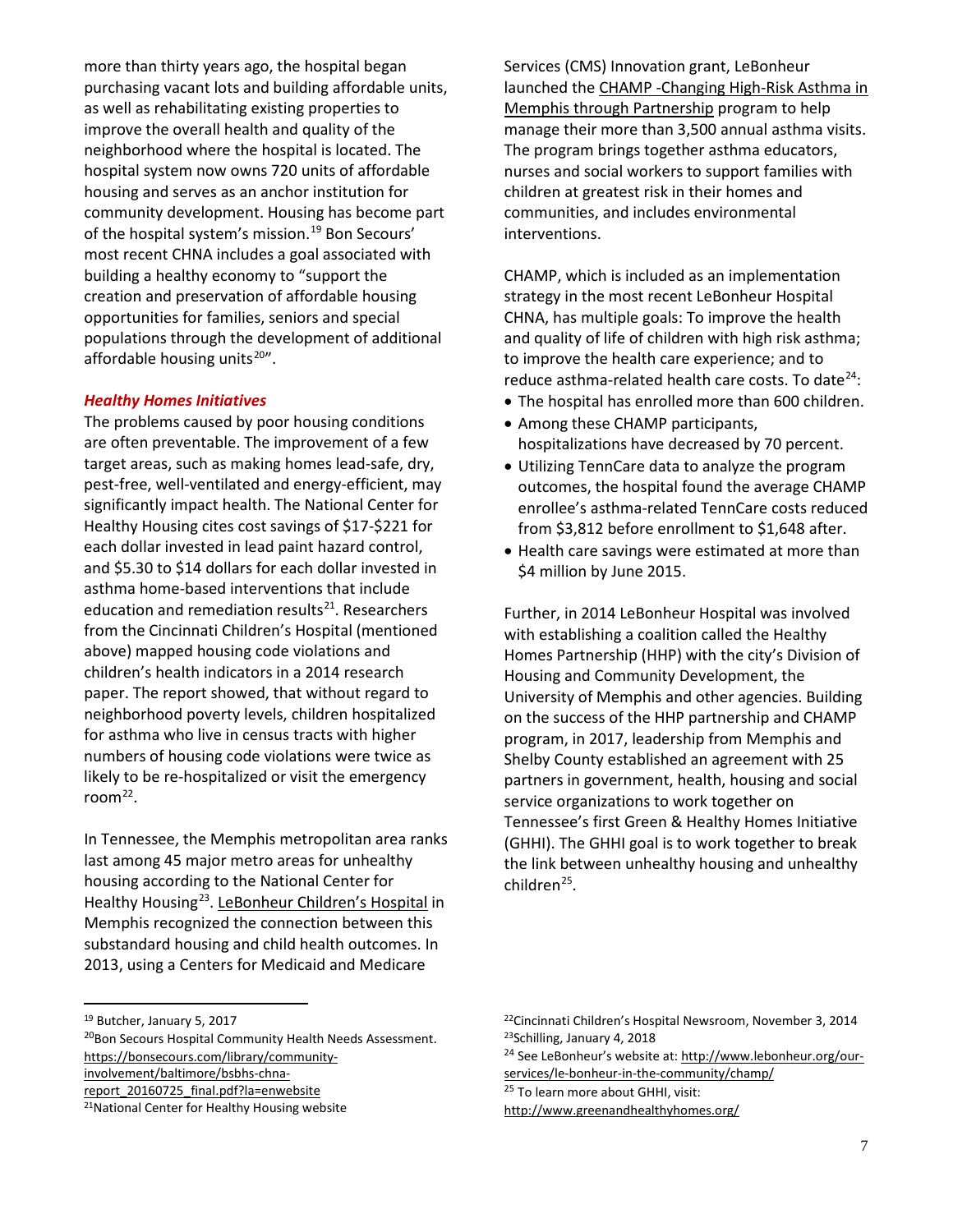# **Conclusion**

Research has consistently established a link between health and housing affordability, quality, location, and neighborhood conditions. The CHNA process is a way for hospitals, health care providers, social service agencies, and members of the community to learn to speak each other's language; identify the most significant social determinants of health in their local service community and coordinate solutions to positively impact health outcomes. Where improving the housing and neighborhood conditions for patients leads to reduced hospitalizations, hospitals and health care companies may benefit from partnering with housing and other community organizations who already work toward this purpose.

The results of this review suggest that housing organizations, especially those who serve lowincome and minority populations, have an opportunity to benefit the CHNA process as key community stakeholders. Housing experts can offer input on existing affordability and physical quality problems in the community and affordable housing opportunities.

Housing experts may also bring a richer dialogue to the indirect links of housing and health and to the interrelationship of housing and other social determinants (e.g. connections between housing and access to care; between safe spaces to exercise and obesity, etc.). Perhaps the greatest benefit of housing organization participation in the CHNA process is the ability align local housing objectives with community health priorities and foster partnerships between housing organizations and hospitals.

Entities and individuals who are interested in participating in the CHNA process should visit the website of their local not-for-profit hospital; review the current CHNA and find out about how to participate in future community input.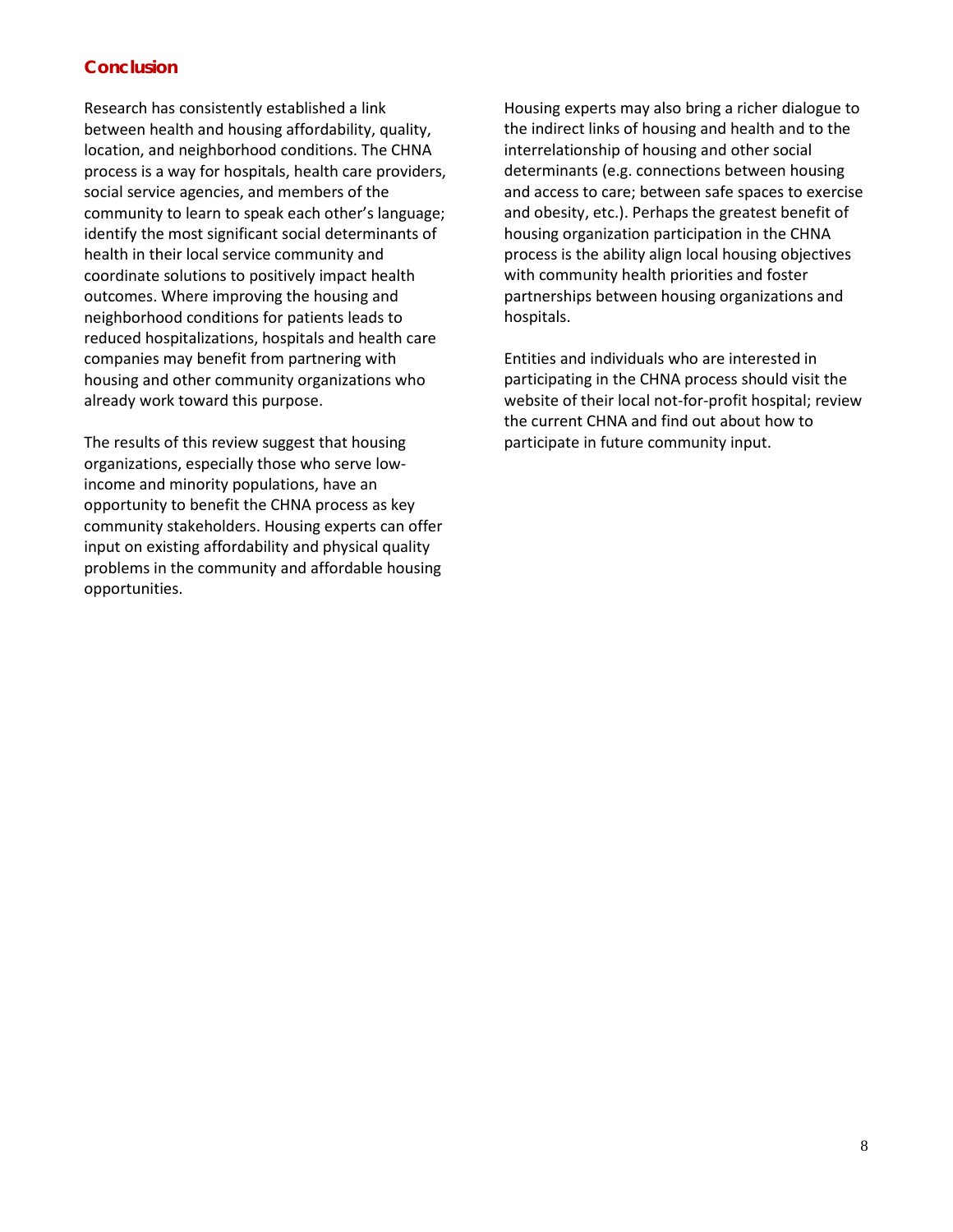## Citations & Further Reading

Bon Secours Hospital. Community Health Needs Assessment. Accessed March 5, 2018 a[t https://bonsecours.com/library/community](https://bonsecours.com/library/community-involvement/baltimore/bsbhs-chna%20report_20160725_final.pdf?la=en)[involvement/baltimore/bsbhs-chna report\\_20160725\\_final.pdf?la=en](https://bonsecours.com/library/community-involvement/baltimore/bsbhs-chna%20report_20160725_final.pdf?la=en)

Butcher, Lola. January 25, 2017. "Why Hospitals Are Housing the Homeless." *Hospital & Health Networks*. Accessed at <https://www.hhnmag.com/articles/7818-why-hospitals-are-housing-the-homeless>

Butcher, Lola. February 13, 2017. "Housing Programs Lay Foundation for Health". *Trustee*. Accessed at <https://www.trusteemag.com/articles/1182-housing-programs-lay-foundation-for-health>

Cincinnati Children's Hospital. Revitalizing a Neighborhood, One Home at a Time. Accessed February 5, 2018 from <https://www.cincinnatichildrens.org/about/community/community-benefit/avondale-home-improvement-program>

Cincinnati Business Courier, May 12, 2016. "Children's to invest millions in Avondale." Accessed at <https://www.bizjournals.com/cincinnati/news/2016/05/12/children-s-to-invest-millions-in-avondale.html>

Cincinnati Children's Hospital. Community Health Needs Assessment. 2016[. www.cincinnatichildrens.org/about/ community/health](http://www.cincinnatichildrens.org/about/%20community/health-needs-assessment)[needs-assessment](http://www.cincinnatichildrens.org/about/%20community/health-needs-assessment)

Cincinnati Children's Hospital. November 3, 2014. "Study Recommends Integrating Housing Data with Health Data to Improve Patient Medical Care."<https://www.cincinnatichildrens.org/news/release/2014/housing-health-data-10-30-2014>

Health Research & Educational Trust. August, 2017. Social determinants of health series: Housing and the role of hospitals. Accessed at [www.aha.org/housing](http://www.aha.org/housing)

Department of Housing & Urban Development (HUD). Summer 2016. "Neighborhoods & Violent Crime." Evidence Matters. <https://www.huduser.gov/portal/> periodicals/em/summer16/highlight2.html

Levine, James. November 2011. "Poverty & Obesity in the U.S." *Diabetes Journal*. Accessed at <http://diabetes.diabetesjournals.org/content/60/11/2667>

Nabihah Maqbool, Janet Viveiros, and Mindy Aulth. April 2015. "The Impact of Affordable Housing on Health". Insights from Housing Policy Research: Center for Housing Policy. Accessed at [https://community-wealth.org/content/impacts-affordable-housing-health](https://community-wealth.org/content/impacts-affordable-housing-health-research-summary)[research-summary](https://community-wealth.org/content/impacts-affordable-housing-health-research-summary)

National Center for Healthy Housing. State Healthy Housing Profiles. Accessed March 5, 2018 at <http://www.nchh.org/Policy/StateandLocalPolicy/StateHealthyHousingProfiles.aspx>

Peters, Adele. January 29, 2018. "Why Hospitals Are Subsidizing Apartments For The Homeless". *Fast Company*. Accessed at [https://www.fastcompany.com/ 40516121/why-hospitals-are-subsidizing-apartments-for-the-homeless](https://www.fastcompany.com/%2040516121/why-hospitals-are-subsidizing-apartments-for-the-homeless)

Robert Wood Johnson Foundation. May 1, 2011. "Housing and Health.[" https://www.rwjf.org/en/library/research/ 2011/05/housing](https://www.rwjf.org/en/library/research/%202011/05/housing-and-health.html)[and-health.html](https://www.rwjf.org/en/library/research/%202011/05/housing-and-health.html)

Scally, Corianne Payton, Elaine Waxman, and Ruth Gourevitch. July 2017. "A National Insurer Goes Local." Urban Institute. [https://www.urban.org/sites/default/files/publication/91966/2001419\\_uhc\\_case\\_study\\_3.pdf](https://www.urban.org/sites/default/files/publication/91966/2001419_uhc_case_study_3.pdf)

Schilling, Joe. January 4, 2018. "Reconnecting Health and Housing Policy: Preliminary Insights from Action Research in Memphis." Accessed at<https://howhousingmatters.org/articles/reconnecting-health-housing-policy-preliminary-insights-action-research-memphis/>

The Root Cause Coalition. 2016. "Housing and Health: The Connection, and Innovative Steps Health Systems Are Taking to Address Housing to Improve Health." Accessed a[t http://www.rootcausecoalition.org/wp-content/uploads/2016/11/White-Paper-Housing-and-](http://www.rootcausecoalition.org/wp-content/uploads/2016/11/White-Paper-Housing-and-Health.pdf)[Health.pdf](http://www.rootcausecoalition.org/wp-content/uploads/2016/11/White-Paper-Housing-and-Health.pdf)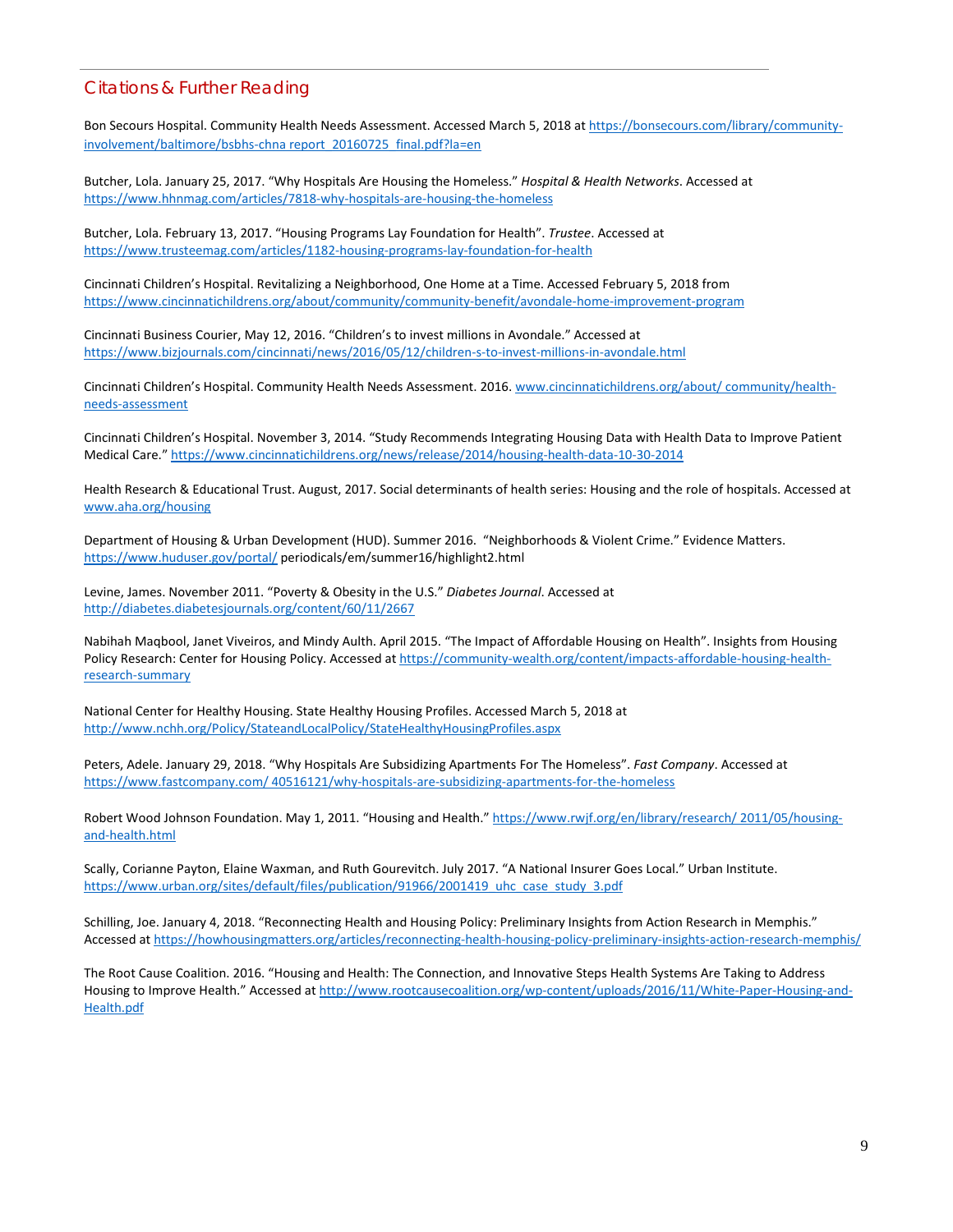| <b>Hospital Name/County</b>                              | <b>CHNA Location</b>                                                                                                       |
|----------------------------------------------------------|----------------------------------------------------------------------------------------------------------------------------|
| Baptist Memorial-Memphis, Women's                        | https://www.baptistonline.org/about/chna                                                                                   |
| Memphis, Collierville, Tipton, North TN                  |                                                                                                                            |
| <b>Bolivar General Hospital</b>                          | http://www.wth.org/assets/uploads/content_images/CHNA_-                                                                    |
|                                                          | Hardeman County.pdf                                                                                                        |
| <b>Bristol Regional Medical Center</b>                   | https://www.balladhealth.org/sites/balladhealth/files/documents/Bristol-                                                   |
|                                                          | Regional-Medical-Center-Community-Health-Needs-                                                                            |
| Camden General Hospital                                  | http://www.wth.org/assets/uploads/content_images/CHNA -                                                                    |
|                                                          | Hardeman County.pdf                                                                                                        |
| CHI Memorial Healthcare System<br>(Chattanooga/Hamilton) | https://www.memorial.org/assets/pdf/CommunityHealthNeedsAssessment 06<br>16.pdf                                            |
| <b>Claiborne Medical Center</b>                          | https://www.claibornemedicalcenter.com/wp-                                                                                 |
|                                                          | content/uploads/sites/17/2016/04/Claiborne-HNA-Final-2-1-17-1.pdf                                                          |
| <b>Cumberland Medical Center</b>                         | https://www.cmchealthcare.org/about-cumberland-medical-                                                                    |
|                                                          | center/community-benefit-report/                                                                                           |
| Cumberland River Medical Center (Jackson)                | http://cumberlandriverhospital.com/about-crh/community-health-needs-                                                       |
|                                                          | assessment                                                                                                                 |
| East Tennessee Children's Hospital (Knox)                | https://www.etch.com/Community/Community-Health-Needs-Assessment.aspx                                                      |
| <b>Erlanger Medical Center</b>                           | https://www.erlanger.org/impact/health-needs-assessment                                                                    |
| (Hamilton/Chattanooga)                                   |                                                                                                                            |
| Fort Loudon Medical Center (Loudon)                      | https://www.ftloudoun.com/wp-content/uploads/sites/6/2016/03/Loudon-                                                       |
|                                                          | <b>HNA-FINAL.pdf</b>                                                                                                       |
| Fort Sanders Medical Center (Knox)                       | https://www.fsregional.com/about-us/regional-hna-final-merge/                                                              |
| Franklin Woods Community Hospital                        | https://www.balladhealth.org/sites/default/files/documents/FY2015%20Comm                                                   |
| (Washington)                                             | unity%20Health%20Needs%20Assessment%20JCMC.pdf                                                                             |
| <b>Hardin Medical Center</b>                             | https://www.hardinmedicalcenter.org/sites/www/Uploads/files/Downloads/CN                                                   |
|                                                          | Afinal2013.pdf                                                                                                             |
| Hawkins County Memorial Hospital                         | https://www.balladhealth.org/sites/balladhealth/files/documents/Hawkins-                                                   |
|                                                          | County-Memorial-Hospital-Community-Health-Needs-Assessment-CHNA-                                                           |
|                                                          | 2016.pdf                                                                                                                   |
| Holston Valley Medical Center (Sullivan)                 | https://www.balladhealth.org/sites/balladhealth/files/documents/Holston-                                                   |
|                                                          | Valley-Medical-Center-Community-Health-Needs-Assessment-CHNA-2016.pdf                                                      |
| Indian Path Medical (Sullivan)                           | https://www.balladhealth.org/sites/default/files/documents/FY2015%20Comm                                                   |
|                                                          | unity%20Health%20Needs%20Assessment%20IPMC.pdf                                                                             |
| Jackson-Madison County General Hospital                  | http://www.wth.org/about-us/community-health-need-assessments                                                              |
| Johnson City Medical Center                              | https://www.balladhealth.org/sites/default/files/documents/FY2015%20Comm                                                   |
|                                                          | unity%20Health%20Needs%20Assessment%20JCMC.pdf                                                                             |
| Johnson County Community Hospital                        | https://www.balladhealth.org/sites/default/files/documents/FY2015%20Comm<br>unity%20Health%20Needs%20Assessment%20JCCH.pdf |
| Laughlin Memorial Hospital (Greene)                      | https://www.balladhealth.org/sites/balladhealth/files/documents/Laughlin-                                                  |
|                                                          | Memorial-Hospital-Community-Health-Needs-Assessment-2016-CHNA.pdf                                                          |
| Leconte Memorial Hospital (Sevier)                       | https://www.lecontemedicalcenter.com/about-leconte-medical-center/leconte-                                                 |
|                                                          | hna-final/                                                                                                                 |
| <b>Marshall Medical Center</b>                           | http://www.mauryregional.com/community-health-events/community-health-                                                     |
|                                                          | needs-assessment                                                                                                           |
| Maury Regional Medical Center                            | http://www.mauryregional.com/community-health-events/community-health-                                                     |
|                                                          | needs-assessment                                                                                                           |
| Memorial Hixson-Bradley                                  | https://www.memorial.org/assets/pdf/MHCSCHNA Report 0313.pdf                                                               |
| Methodist Healthcare-LeBonheur (Shelby)                  | http://www.methodisthealth.org/files/CHNA Report 2016.pdf                                                                  |
| Methodist Medical Center of Oakridge                     | https://www.mmcoakridge.com/?s=2016+community+health+needs+assessme                                                        |
|                                                          | nt                                                                                                                         |
| Milan General Hospital                                   | http://www.wth.org/assets/uploads/content_images/CHNA -                                                                    |
|                                                          | Gibson County.pdf                                                                                                          |
| Morristown Hamblen Hospital Association                  | https://www.morristownhamblen.com/about/hamblen-hna-final/                                                                 |
| Northcrest Medical Center (Robertson)                    | https://www.northcrest.com/wp-content/uploads/2017/02/NorthCrest-CHNA-                                                     |
|                                                          | Report-2016.pdf                                                                                                            |